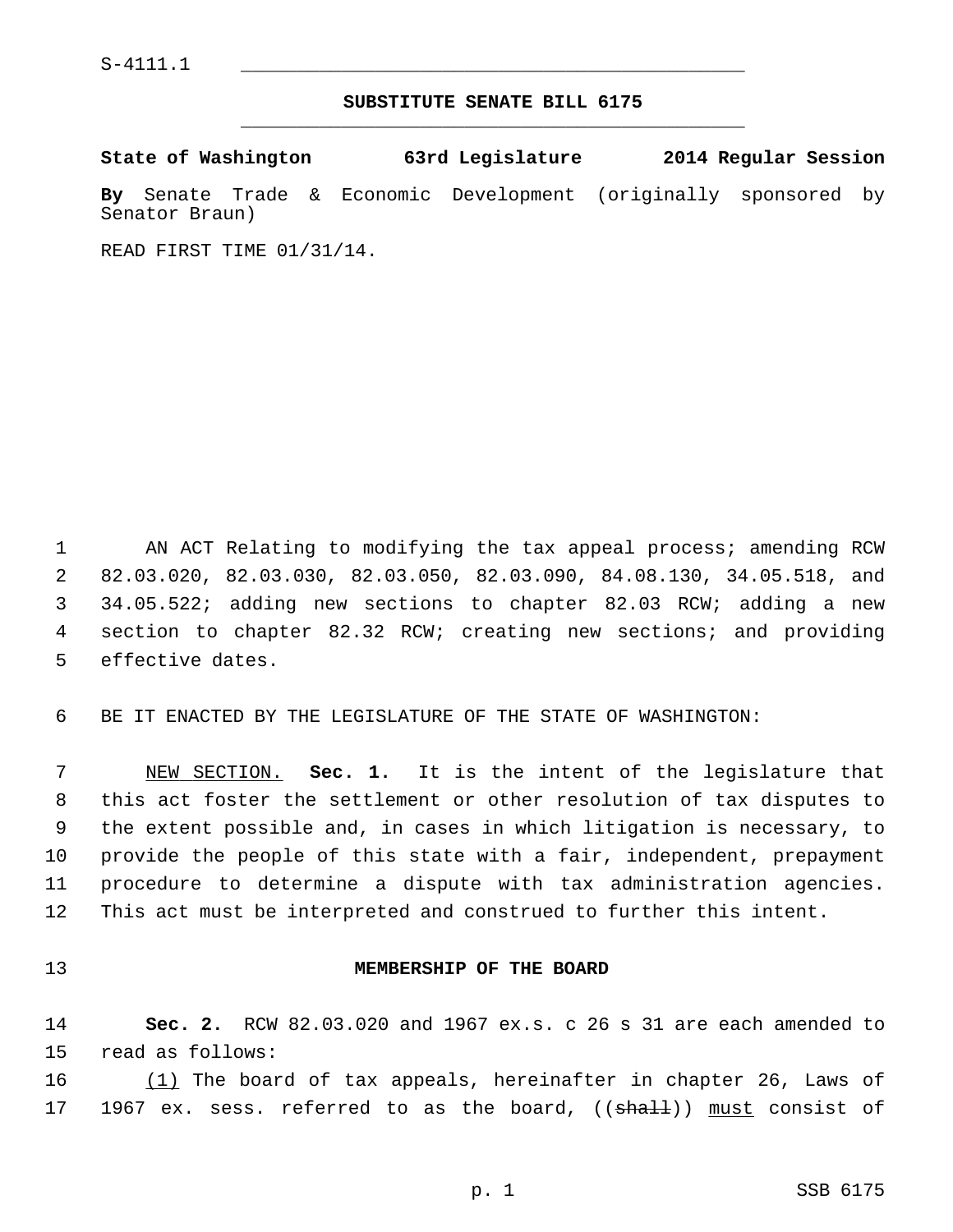1 three members ((qualified by experience and training in the field of 2 state and local taxation, appointed by the governor with the advice 3 and consent of the senate( $\left(\frac{1}{2}, \frac{1}{2}, \frac{1}{2}\right)$  and  $\frac{1}{2}$  and  $\frac{1}{2}$  and  $\frac{1}{2}$  and  $\frac{1}{2}$  and  $\frac{1}{2}$  and  $\frac{1}{2}$  and  $\frac{1}{2}$  and  $\frac{1}{2}$  and  $\frac{1}{2}$  and  $\frac{1}{2}$  and  $\frac{1}{2}$  and  $\frac{1}{2$  4 of appointment or during their terms shall be members of the same 5 political party)).

 (2) No person may be appointed as a member of the board unless at the time of appointment the individual has substantial knowledge of the tax law and substantial experience making the record in a tax case suitable for judicial review.

10 **Sec. 3.** RCW 82.03.030 and 1967 ex.s. c 26 s 32 are each amended to 11 read as follows:

12 (1) Members of the board ((shall)) must be appointed for a term of 13 six years and until their successors are appointed and have qualified. 14 In case of a vacancy, it  $((shaH))$  must be filled by appointment by the 15 governor for the unexpired portion of the term in which said vacancy 16 occurs((: PROVIDED, That the terms of the first three members of the 17 board shall be staggered so that one member shall be appointed to serve 18 until March 1, 1969, one member until March 1, 1971, and one member 19 until March 1, 1973)).

 (2) Whenever a member of the board is absent, disqualified, or for any other reason unable to perform his or her duties, and it appears to the governor that it is advisable that the services of an additional member be provided, the governor may appoint a member, pro tempore of the board. Any person appointed member pro tempore of the board must have the qualifications set forth in RCW 82.03.020(2) and may not serve 26 for a term longer than one year. This appointment may be renewed once.

27 **Sec. 4.** RCW 82.03.050 and 2013 c 23 s 311 are each amended to read 28 as follows:

29 The board ((shall)) must operate on ((either a part-time or)) a 30 full-time basis( $\sqrt{7}$  as determined by the governor. If it is determined that the board shall operate on a full-time basis, each member of the board shall receive an annual salary to be determined by the governor. 33 If it is determined that the board shall operate on a part-time basis, each member of the board shall receive compensation on the basis of seventy-five dollars for each day spent in performance of his or her duties, but such compensation shall not exceed ten thousand dollars in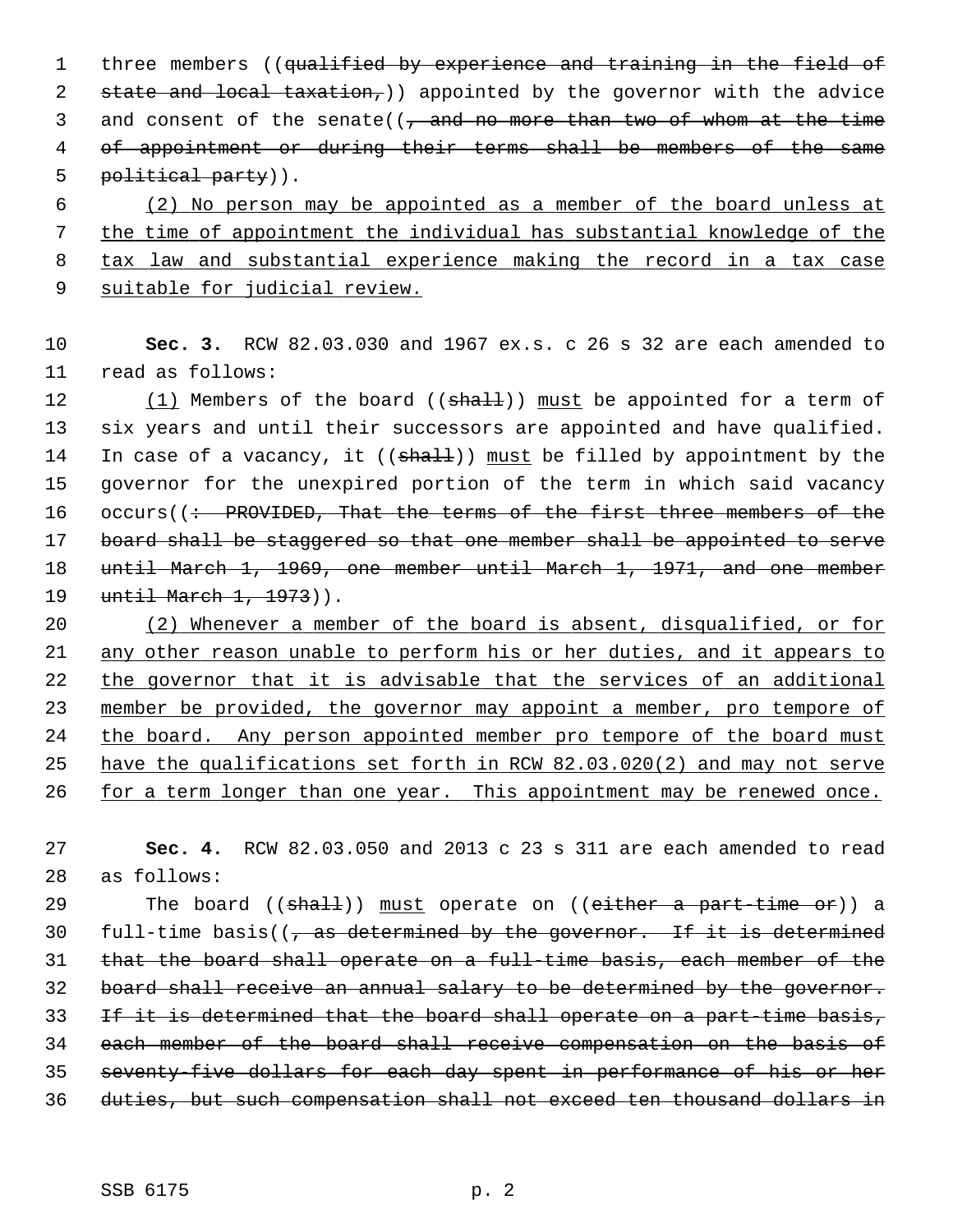1 a fiscal year)). Each member of the board must receive an annual 2 salary no less than that provided for superior court judges under RCW 3 2.08.092, which salary may not be diminished during the member's term 4 of appointment except to the extent such reduction applies to all 5 superior court judges. Each board member ((shall)) must receive 6 reimbursement for travel expenses incurred in the discharge of his or 7 her duties in accordance with RCW 43.03.050 and 43.03.060 as now 8 existing or hereafter amended.

## 9 **LOCATION OF THE BOARD**

10 **Sec. 5.** RCW 82.03.090 and 1967 ex.s. c 26 s 38 are each amended to 11 read as follows:

12  $(1)$  The principal office of the board  $((shall))$  must be at the 13 state capital, but it may sit or hold hearings at any other place in 14 the state. The board must maintain at least one hearing office where 15 it regularly conducts hearings in both King and Spokane counties.

16  $(2)$  A majority of the board  $((shalt))$  constitutes a quorum for 17 making orders or decisions, promulgating rules and regulations 18 necessary for the conduct of its powers and duties, or transacting 19 other official business, and may act though one position on the board 20 be vacant. One or more members may hold hearings and take testimony to 21 be reported for action by the board when authorized by rule or order of 22 the board. The board  $((shath) )$  must perform all the powers and duties 23 specified in this chapter or as otherwise provided by law.

#### 24 **FILING FEES**

25 NEW SECTION. **Sec. 6.** A new section is added to chapter 82.03 RCW 26 to read as follows:

27 (1) A party electing a formal hearing pursuant to RCW 82.03.140 or 28 82.03.190, must pay to the clerk of the board a fee in the amount of 29 two hundred fifty dollars within thirty days of filing a notice of 30 appeal or a notice of intent that the hearing be held pursuant to 31 chapter 34.05 RCW.

32 (2) A party electing an informal hearing pursuant to RCW 82.03.140 33 or 82.03.190, must pay to the clerk of the board a fee in the amount of 34 fifty dollars within thirty days of filing a notice of appeal.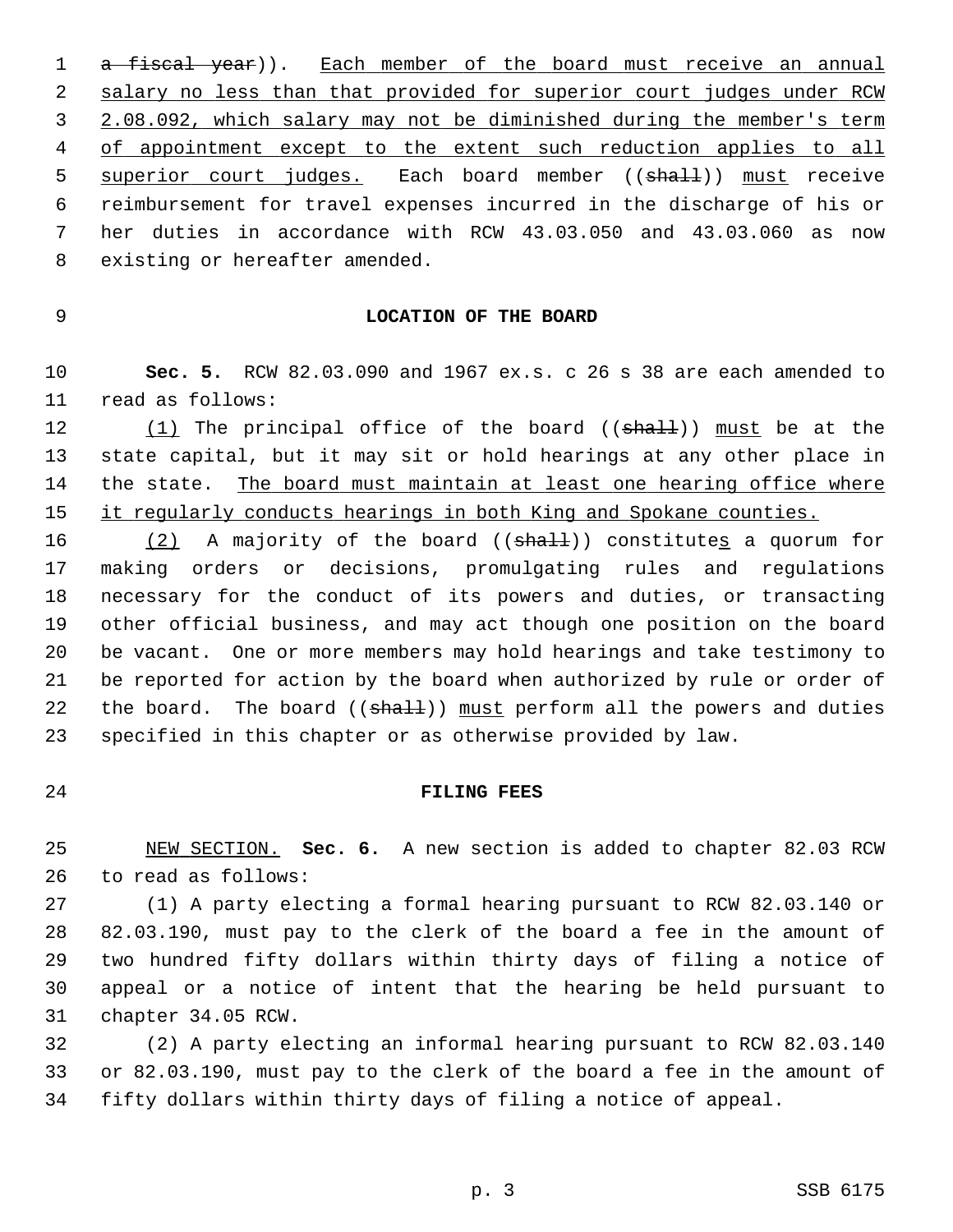1 (3) The board may waive the fees provided for in subsections (1) 2 and (2) of this section upon affidavit by a party that the party is 3 unable to pay the fee due to financial hardship.

 4 (4) If a party does not pay the fees provided for in subsections 5 (1) and (2) of this section or file an affidavit of financial hardship 6 pursuant to subsection (3) of this section within forty-five days of 7 filing a notice of appeal, the board must dismiss the case.

 8 (a) The board must notify the party at least ten days in advance of 9 the deadline that it will dismiss the case unless the party pays the 10 fee or files an affidavit of financial hardship.

11 (b) If the board fails to notify the party in writing at least ten 12 days in advance of the forty-fifth day, the party will have ten days 13 from the date on which the board notifies the party in writing to pay 14 the fee or file an affidavit of financial hardship.

15 (5) If a party does not pay the fee provided for in subsection (1) 16 of this section or file an affidavit of financial hardship pursuant to 17 subsection (3) of this section within forty-five days of filing a 18 notice of intent that the hearing be held pursuant to chapter 34.05 19 RCW, the notice must be considered untimely.

20 (a) The board must notify the party at least ten days in advance of 21 the deadline that it will not hear the case pursuant to chapter 34.05 22 RCW unless the party pays the fee or files an affidavit of financial 23 hardship.

24 (b) If the board fails to notify the party in writing at least ten 25 days in advance of the forty-fifth day, the party will have ten days 26 from the date on which the board notifies the party in writing to pay 27 the fee or file an affidavit of financial hardship.

28 (6) This section does not apply to notices of appeal, or notices of 29 intent that the hearing be held pursuant to chapter 34.05 RCW, filed 30 before July 1, 2014.

31 **Sec. 7.** RCW 84.08.130 and 1998 c 54 s 3 are each amended to read 32 as follows:

33 (1) Any taxpayer or taxing unit feeling aggrieved by the action of 34 any county board of equalization may appeal to the board of tax appeals 35 by filing with the board of tax appeals in accordance with RCW 1.12.070 36 a notice of appeal within thirty days after the mailing of the decision 37 of such board of equalization, which notice ((shall)) must specify the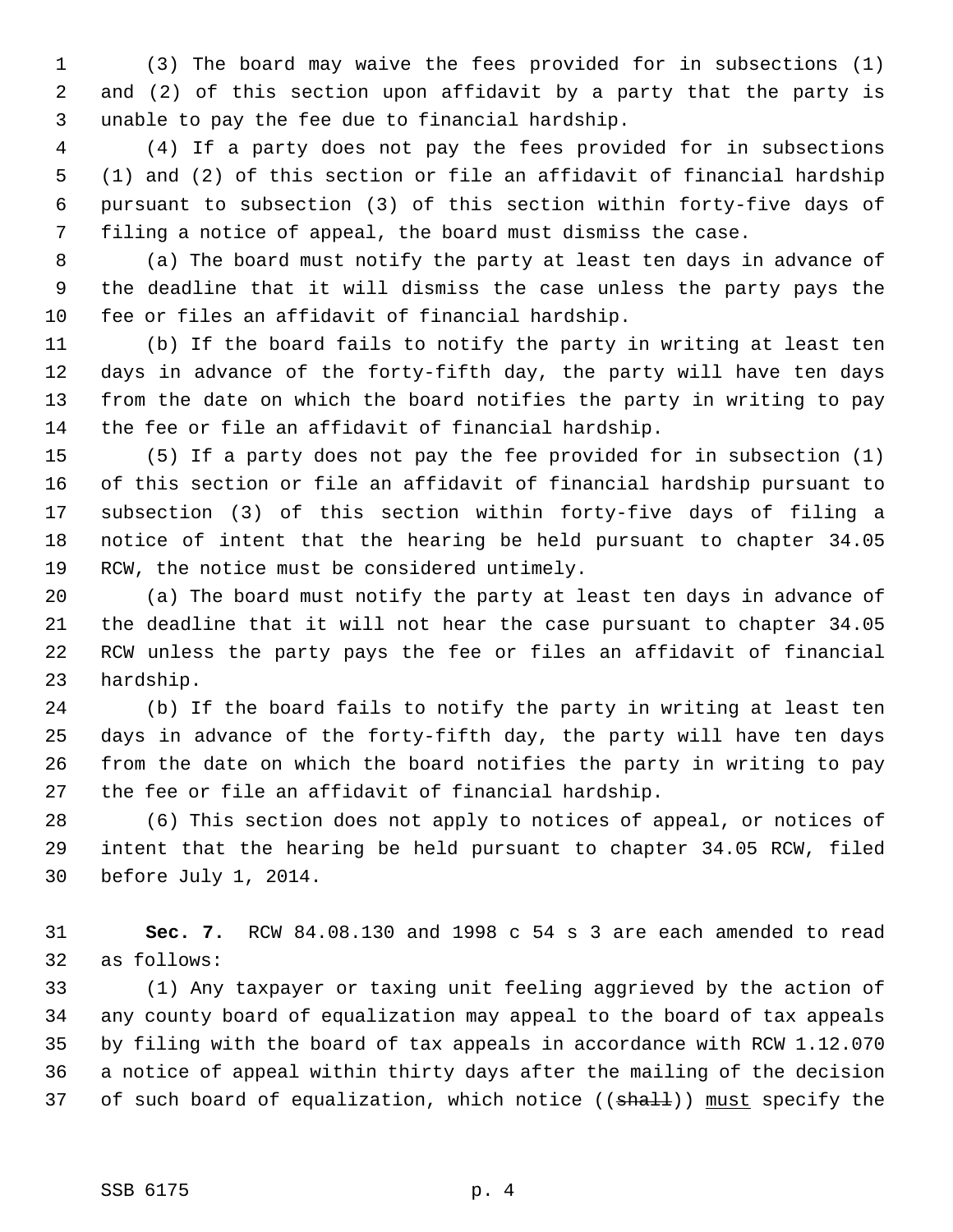1 actions complained of; and in like manner any county assessor may 2 appeal to the board of tax appeals from any action of any county board 3 of equalization. ((There shall be no fee charged for the filing of an 4 appeal.)) The board ((shall)) must transmit a copy of the notice of 5 appeal to all named parties within thirty days of its receipt by the 6 board. Appeals ((which)) that are not filed as provided in this 7 section ((shall)) must be dismissed. The board of tax appeals 8 ((shall)) must require the board appealed from to file a true and 9 correct copy of its decision in such action and all evidence taken in 10 connection therewith, and may receive further evidence, and ((shall)) 11 must make such order as in its judgment is just and proper.

12 (2) The board of tax appeals may enter an order, pursuant to 13 subsection (1) of this section, that has effect up to the end of the 14 assessment cycle used by the assessor, if there has been no intervening 15 change in the value during that time.

### 16 **STAY OF COLLECTION OF ASSESSMENTS**

17 NEW SECTION. **Sec. 8.** A new section is added to chapter 82.03 RCW 18 to read as follows:

19 (1) The board must stay collection of any assessment or additional 20 assessment of the department, or any part thereof, on petition of the 21 taxpayer, unless it finds:

22 (a) There is inadequate assurance that the full amount of the 23 assessment will be collectable at the conclusion of the stay; or

24 (b) The taxpayer's appeal lacks merit and is brought for purposes 25 of delaying payment of the assessment.

26 (2) The board must establish rules governing the circumstances and 27 conditions under which collection will be stayed. The board may impose 28 interest on the amount of any assessment for which collection is 29 stayed.

30 (3) No stay of collection ordered by the board may stay collection 31 for more than sixty days past the date on which the board issues its 32 final decision or rules on a motion for reconsideration, whichever is 33 later.

34 (4) Interest imposed under this section is in addition to the 35 interest imposed under other provisions of law. The interest rate may 36 be adjusted on the first day of January of each year.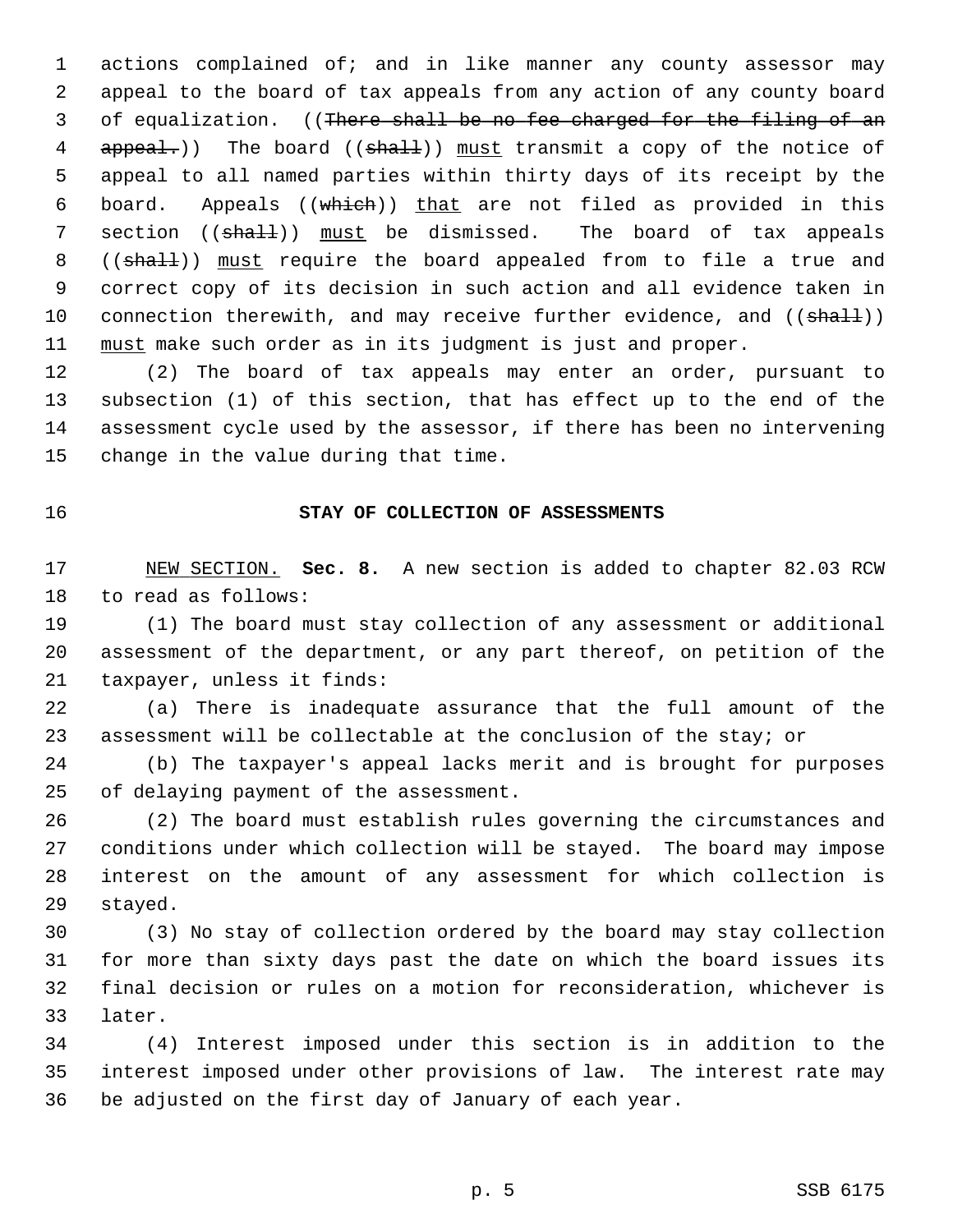1 (5) The board must adopt the rules required by subsection (2) of 2 this section no later than December 1, 2014.

 3 (6) The board may not stay collection in hearings where the notice 4 of appeal was filed before December 1, 2014.

### 5 **AWARD OF FEES AND COSTS**

 6 NEW SECTION. **Sec. 9.** A new section is added to chapter 82.03 RCW 7 to read as follows:

 8 (1) In a formal hearing where the decision is made pursuant to RCW 9 82.03.130(1)(a), the board must award fees and other expenses to the 10 prevailing party, including reasonable attorneys' fees, unless (a) the 11 parties stipulate that fees and other expenses should not be awarded, 12 (b) the board finds that both parties prevailed on significant issues, 13 or (c) the department's action was substantially justified. A taxpayer 14 seeking review must be considered a prevailing party if the taxpayer 15 obtained relief on a significant issue that achieves some benefit that 16 the taxpayer sought. The department must be considered a prevailing 17 party if the board affirms the determination, order, or decision under 18 review on a significant issue.

19 (2) The amount awarded to a taxpayer under subsection (1) of this 20 section may not exceed fifty thousand dollars. If two or more 21 taxpayers join in an action, the award in total may not exceed fifty 22 thousand dollars.

23 (3) The amount awarded to the department under subsection (1) of 24 this section may not exceed two thousand five hundred dollars. 25 However, the amount awarded to the department under subsection (1) of 26 this section may not exceed five hundred dollars if:

27 (a) The taxpayer is a qualified party under RCW 4.84.340(5); or

28 (b) The department elected to convert an informal hearing to a 29 formal hearing pursuant to RCW 82.03.190.

30 (4) The board, in its discretion, may reduce the amount to be 31 awarded pursuant to subsection (1) of this section, or deny any award, 32 to the extent that a prevailing party during the course of the 33 proceedings engaged in conduct that unduly or unreasonably protracted 34 the final resolution of the matter in controversy.

35 (5) Fees and other expenses awarded to or against the department 36 must be deposited into or withdrawn from the general fund.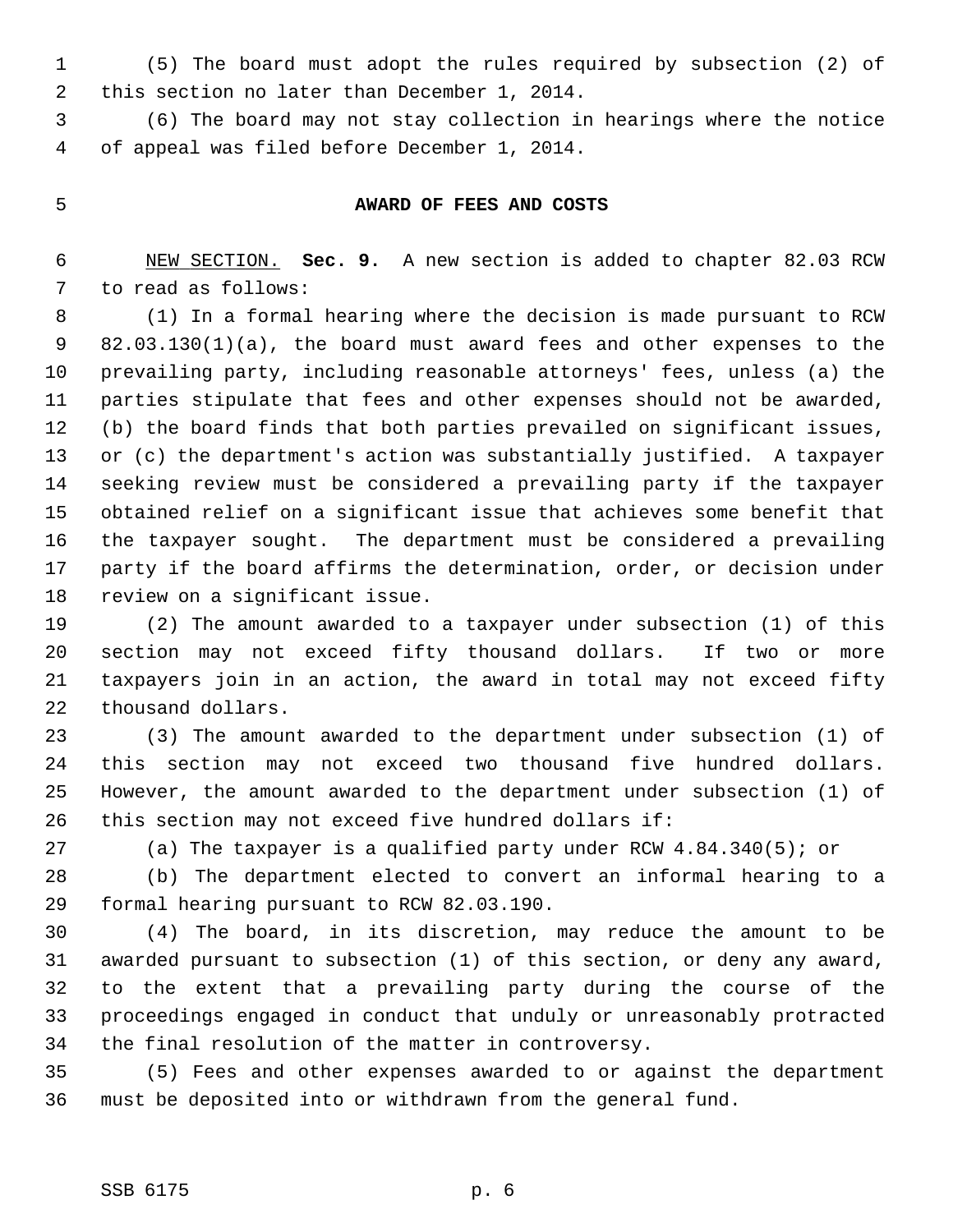1 (6) For purposes of this section, "fees and other expenses" 2 includes the reasonable expenses of expert witnesses, the reasonable 3 cost of a study, analysis, appraisal report, test, or project that is 4 found by the board to be necessary for the preparation of the party's 5 case, and reasonable attorneys' fees. Reasonable attorneys' fees must 6 be based on the prevailing market rates for the kind and quality of 7 services furnished, except that:

 8 (a) No expert witness may be compensated at a rate in excess of the 9 highest rates of compensation for expert witnesses paid by the state of 10 Washington; and

11 (b) Attorneys' fees may not be awarded in excess of two hundred 12 fifty dollars per hour unless the board determines that an increase in 13 the cost of living or a special factor, such as the limited 14 availability of qualified attorneys for the proceedings involved, 15 justifies a higher fee.

16 (7) The definitions in this subsection apply throughout this 17 section unless the context clearly requires otherwise.

18 (a) "Reasonable attorneys' fees" includes fees paid to third-party 19 representatives authorized to represent parties in formal proceedings 20 before the board.

21 (b) "Substantially justified" has the same meaning as the term in 22 RCW 4.84.350(1).

23 (8) This section does not apply to hearings where the notice of 24 appeal is filed before July 1, 2014.

#### 25 **MEDIATION CONFERENCES**

26 NEW SECTION. **Sec. 10.** A new section is added to chapter 82.03 RCW 27 to read as follows:

28 (1) The board must establish practices and procedures for 29 conducting mediation conferences between parties. The board must adopt 30 rules establishing the practices and procedures for conducting 31 mediation conferences by December 1, 2014.

32 (2) A party may request a mediation conference at any time up to 33 thirty days before the hearing.

34 (3) The board may not make mediation conferences mandatory.

35 (4) The mediation conference must be conducted by a tax referee who 36 will not participate in the hearing.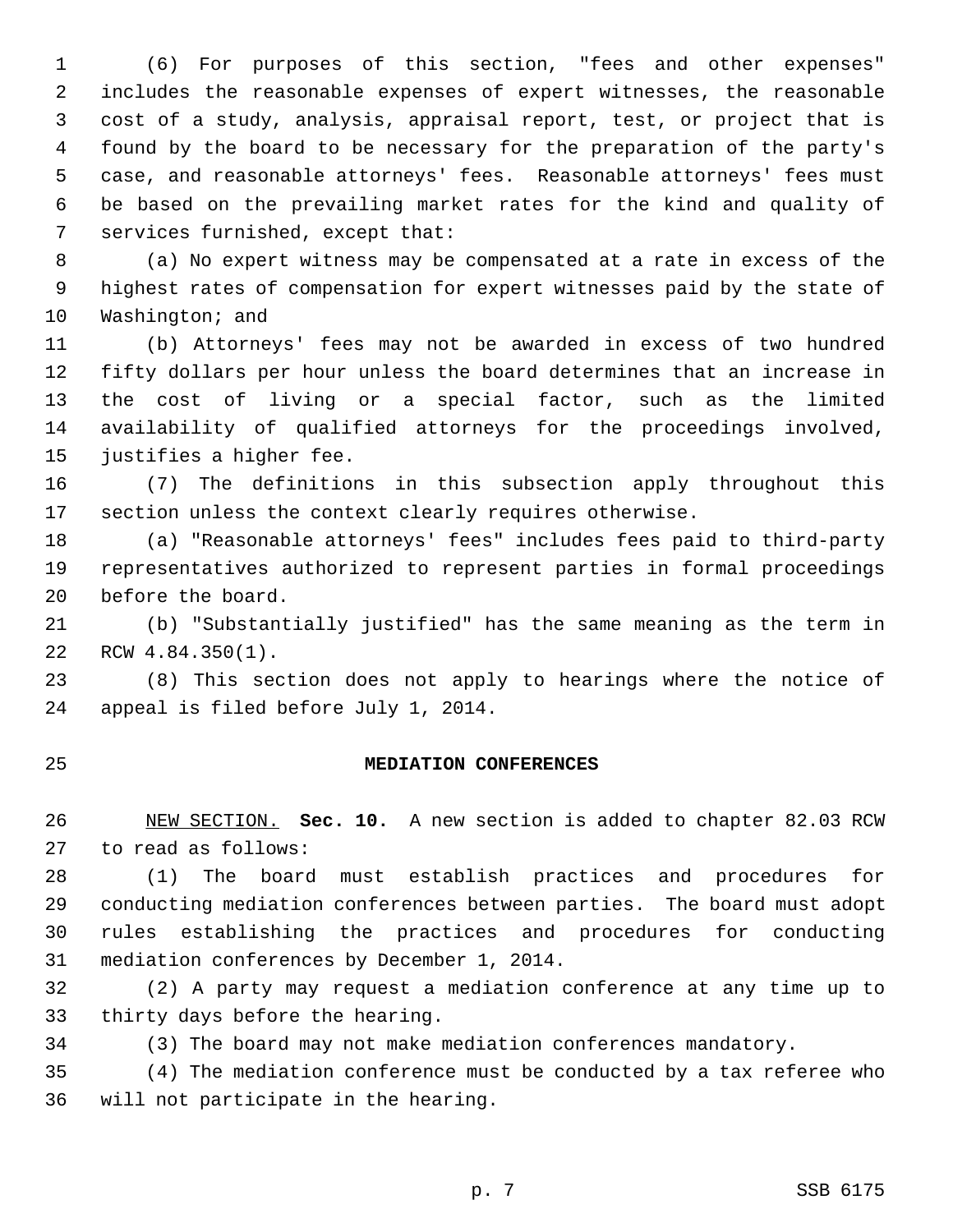1 (5) The board must establish a fee schedule for conducting 2 mediations under subsection (1) of this section by December 1, 2014. 3 The fee schedule must be updated at least every two years to recoup at 4 least sixty percent of the anticipated cost of conducting mediations 5 under subsection (1) of this section.

 6 (6) No party may request a mediation conference under this section 7 until the board has adopted the rules required by subsection (1) of 8 this section.

 9 NEW SECTION. **Sec. 11.** A new section is added to chapter 82.03 RCW 10 to read as follows:

11 Any taxpayer having filed a petition for correction of assessment 12 under RCW 82.32.160 or a refund petition under RCW 82.32.170, may 13 request a mediation conference to be held by a tax referee under 14 section 10 of this act.

## 15 **DETERMINATION DEADLINE**

16 NEW SECTION. **Sec. 12.** A new section is added to chapter 82.32 RCW 17 to read as follows:

18 (1) The department must grant or deny a taxpayer's petition under 19 RCW 82.32.110, 82.32.160, 82.32.170, or 82.49.060 within one hundred 20 twenty days of the date of filing, unless the taxpayer agrees in 21 writing to an extension.

22 (2) If the department fails to issue a denial or determination 23 within one hundred twenty days, the petition may be deemed denied and 24 the taxpayer may file an appeal to the board of tax appeals pursuant to 25 RCW 82.03.190.

26 (a) Unless the taxpayer files an appeal with the board of tax 27 appeals, nothing in this section removes the department's obligation to 28 grant or deny the taxpayer's petition under RCW 82.32.110, 82.32.160, 29 82.32.170, or 82.49.060.

30 (b) Nothing in this section may prevent a taxpayer from filing an 31 appeal to the board of tax appeals under RCW 82.03.190 within thirty 32 days of the mailing of a denial or determination under RCW 82.32.110, 33 82.32.160, 82.32.170, or 82.49.060.

34 (3) This section does not apply to petitions filed before January 35 1, 2015.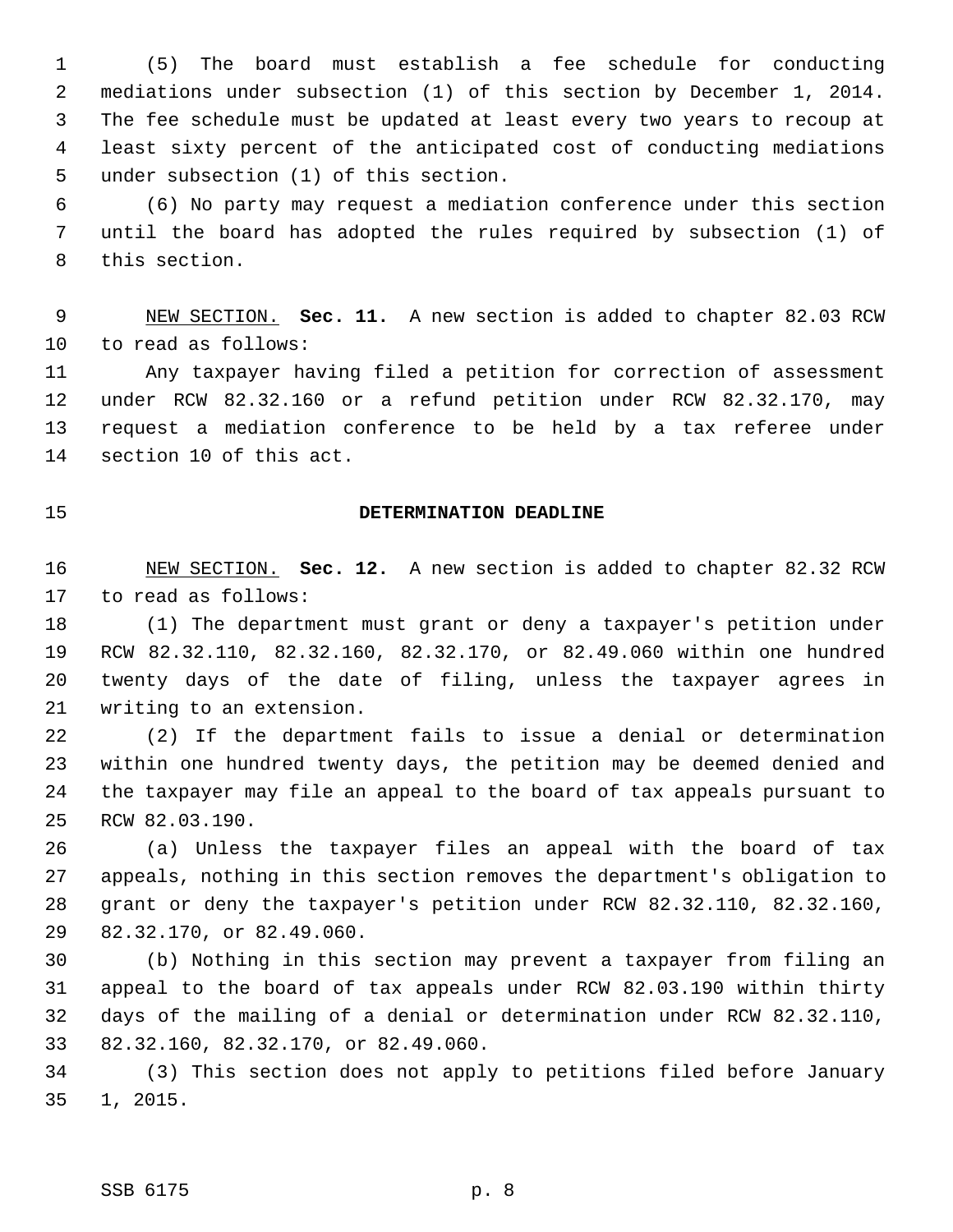2 **Sec. 13.** RCW 34.05.518 and 2010 c 211 s 15 are each amended to 3 read as follows:

 4 (1) The final decision of an administrative agency in an 5 adjudicative proceeding under this chapter may( $\left($ , except as otherwise 6 provided in chapter 43.21L RCW,)) be directly reviewed by the court of 7 appeals ((either)):

 8 (a) Upon certification by the superior court pursuant to this 9 section  $((\theta \mathbf{r}))$  ;

10 (b) If the final decision is from an environmental board as defined 11 in subsection  $((+3+))$   $(4)$  of this section, upon acceptance by the court 12 of appeals after a certificate of appealability has been filed by the 13 environmental board that rendered the final decision; or

14 (c) If the final decision is from the board of tax appeals, upon 15 acceptance by the court of appeals after a certificate of appealability 16 has been filed by the board of tax appeals.

17 (2) For direct review upon certification by the superior court, an 18 application for direct review must be filed with the superior court 19 within thirty days of the filing of the petition for review in superior 20 court. The superior court may certify a case for direct review only if 21 the judicial review is limited to the record of the agency proceeding 22 and the court finds that:

23 (a) Fundamental and urgent issues affecting the future 24 administrative process or the public interest are involved which 25 require a prompt determination;

26 (b) Delay in obtaining a final and prompt determination of such 27 issues would be detrimental to any party or the public interest;

28 (c) An appeal to the court of appeals would be likely regardless of 29 the determination in superior court; and

30 (d) The appellate court's determination in the proceeding would 31 have significant precedential value.

32 (3) Procedures for certification ((shall)) under this section must 33 be established by court rule.

34 ( $(\langle 3 \rangle)$ ) (4)(a) For the purposes of direct review of final decisions 35 of environmental boards, environmental boards include those boards 36 identified in RCW 43.21B.005 and the growth management hearings board 37 as identified in RCW 36.70A.250.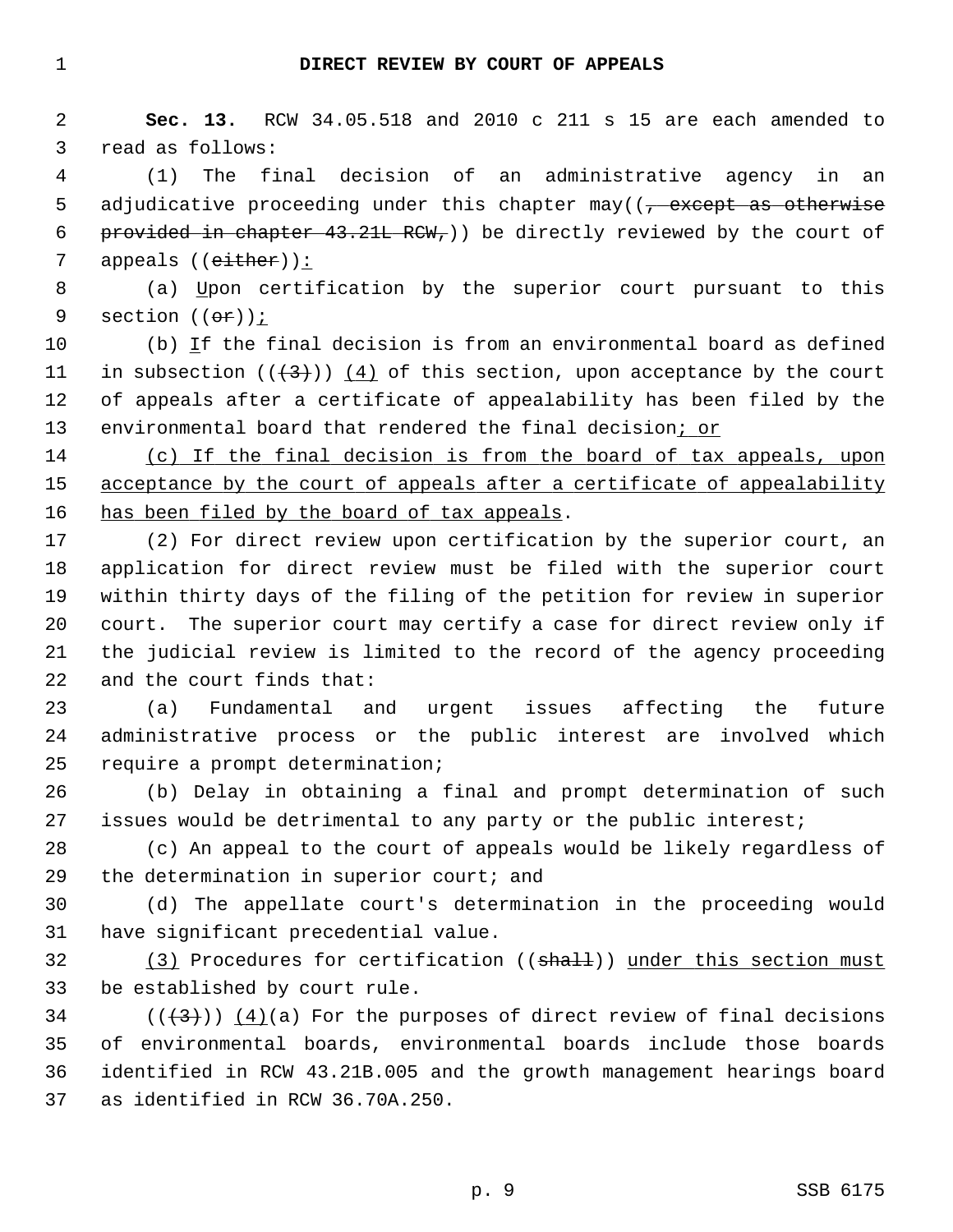1 (b) An environmental board may issue a certificate of appealability 2 if it finds that delay in obtaining a final and prompt determination of 3 the issues would be detrimental to any party or the public interest and 4 either: 5 (i) Fundamental and urgent statewide or regional issues are raised; 6 or 7 (ii) The proceeding is likely to have significant precedential 8 value. 9  $((\langle 4 \rangle) )$  (5) The environmental board (( $\frac{\text{shall}}{\text{shall}}$ )) must state in the 10 certificate of appealability which criteria it applied, explain how 11 that criteria was met, and file with the certificate a copy of the 12 final decision. 13 ( $(\overline{5})$ ) (6) For purposes of direct review of final decisions of the 14 board of tax appeals, the board of tax appeals must issue a certificate 15 of appealability, unless it finds that: 16 (a) The proceeding is unlikely to have significant precedential 17 value; or 18 (b) Direct review by the court of appeals would be detrimental to 19 any party or the public interest. 20 (7) If the board of tax appeals denies a request for a certificate 21 of appealability, it must state in its denial which criteria it applied 22 and explain how that criteria supported its decision to deny the 23 request. 24 (8) For an appellate court to accept direct review of a final 25 decision of an environmental board, it  $((shall))$  must consider the same 26 criteria outlined in subsection  $((+3))$   $(4)$  of this section( $(-$  except 27 as otherwise provided in chapter 43.21L RCW)).  $28$  ( $(\overline{6})$ ) (9) For an appellate court to accept direct review of a 29 final decision of the board of tax appeals, it must consider the same 30 criteria outlined in subsection (5) of this section. 31 (10) The procedures for direct review of final decisions of 32 environmental boards or the board of tax appeals include: 33 (a) Within thirty days after filing the petition for review with 34 the superior court, a party may file an application for direct review 35 with the superior court and serve the board of tax appeals or the 36 appropriate environmental board and all parties of record. The 37 application ( $(\text{sha1+})$ ) must request that the board of tax appeals or the 38 environmental board  $((\pm \theta))$  file a certificate of appealability.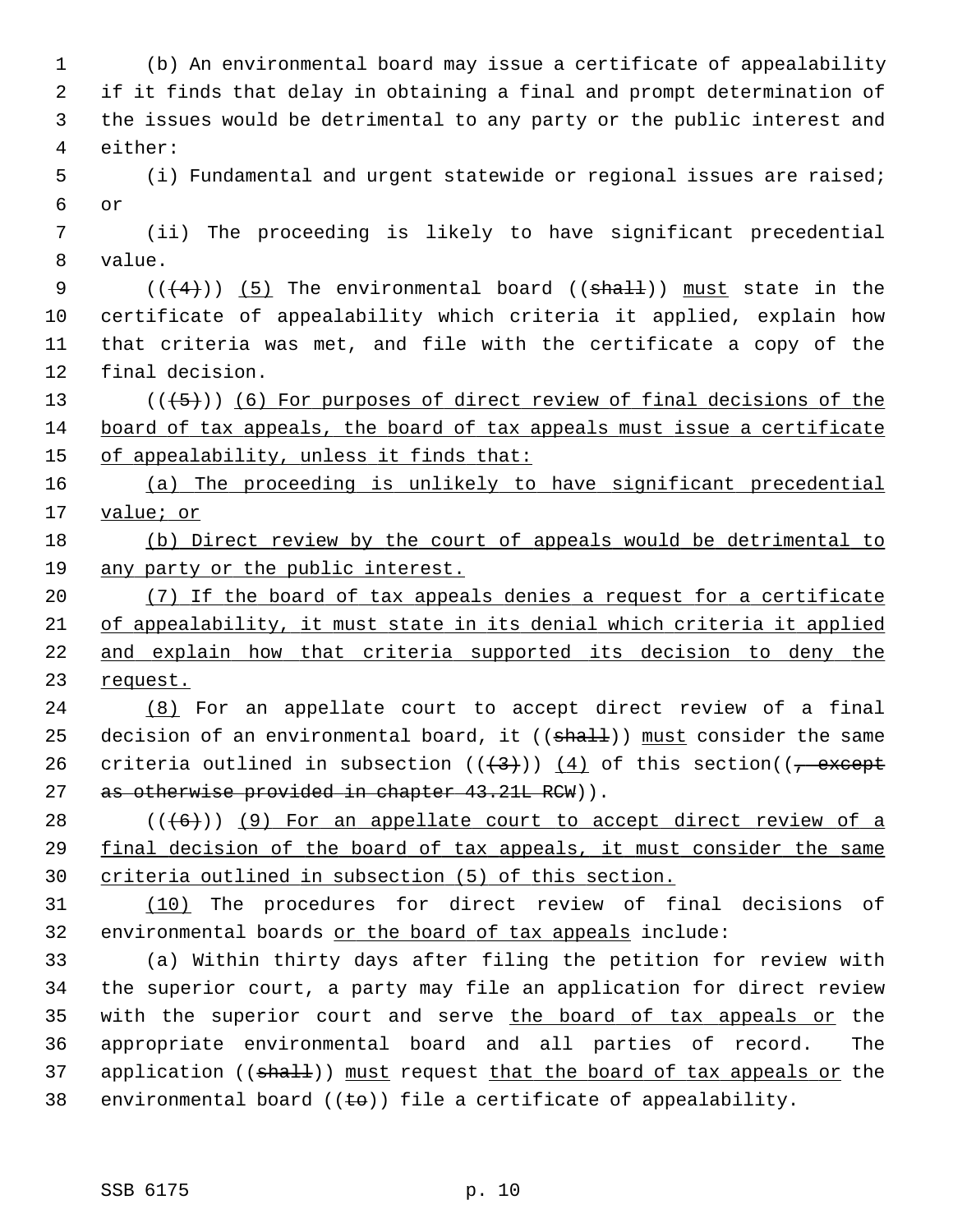1 (b) If an issue on review is the jurisdiction of the environmental 2 board or the board of tax appeals, the board with jurisdiction may file 3 an application for direct review on that issue.

4 (c) The environmental board ((shall have)) or the board of tax 5 appeals has thirty days to grant or deny the request for a certificate 6 of appealability and its decision  $((shall))$  must be filed with the 7 superior court and served on all parties of record.

 8 (d) If a certificate of appealability is issued, the parties 9 ((shall)) must have fifteen days from the date of service to file a 10 notice of discretionary review in the superior court, and the notice 11 ((shall)) must include a copy of the certificate of appealability and 12 a copy of the final decision.

13 (e) If the appellate court accepts review, the certificate of 14 appealability ((shall)) must be transmitted to the court of appeals as 15 part of the certified record.

16 (f) If a certificate of appealability is denied, review ((shall)) 17 must be by the superior court. The superior court's decision may be 18 appealed to the court of appeals.

19 **Sec. 14.** RCW 34.05.522 and 1995 c 382 s 6 are each amended to read 20 as follows:

21 The court of appeals may refuse to accept direct review of a case 22 pursuant to RCW 34.05.518 if it finds that the case does not meet the 23 applicable standard in RCW 34.05.518 (2)  $((o^{2} + (5))')$ , (4), or (6). 24 Rules of Appellate Procedure 2.3 do not apply in this instance. The 25 refusal to accept such review is not subject to further appellate 26 review, notwithstanding anything in Rule 13.3 of the Rules of Appellate 27 Procedure to the contrary.

## 28 **Tax Appeals Reform Task Force**

29 NEW SECTION. **Sec. 15.** (1) A joint task force on the reform of the 30 tax appeals process is created.

31 (2) The membership of the joint task force consists of the 32 following five persons:

33 (a) The chairs and ranking members of the respective tax policy 34 committees within the senate and house of representatives;

35 (b) A representative of the governor's office.